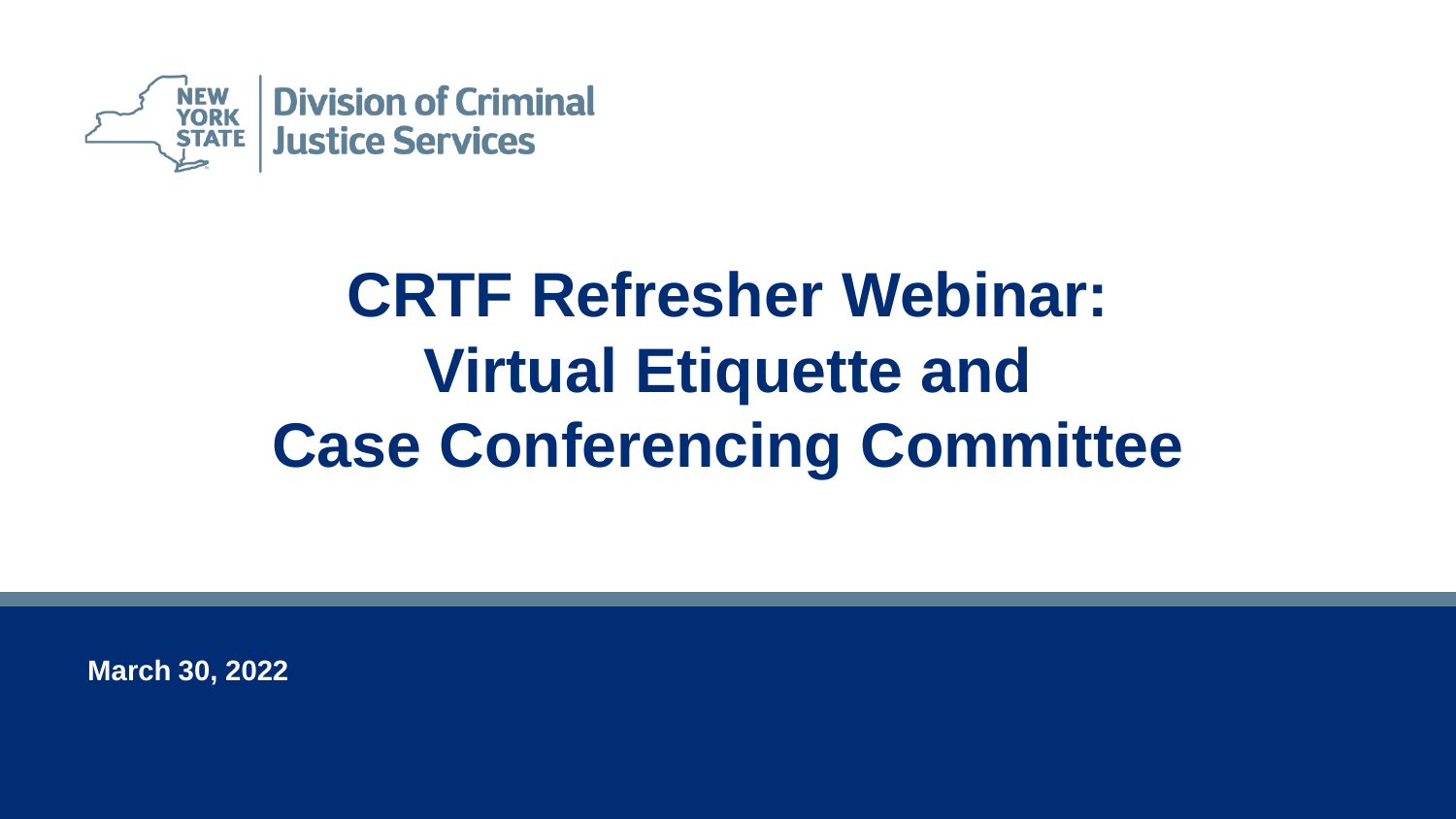#### **Welcome and Introductions**

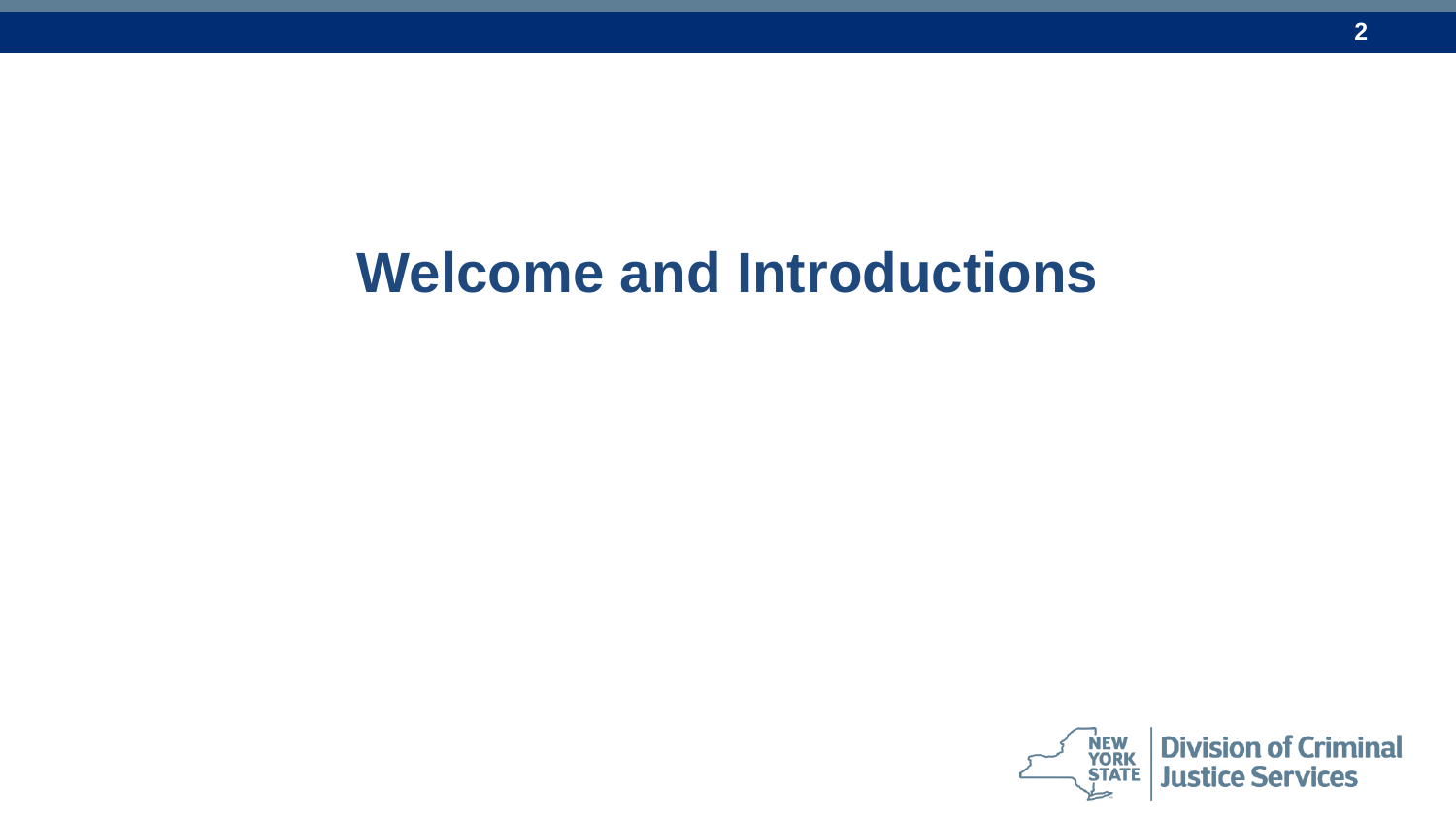

#### ❑ Virtual Meeting Etiquette

#### □ Case Conference Committee

❑ Questions

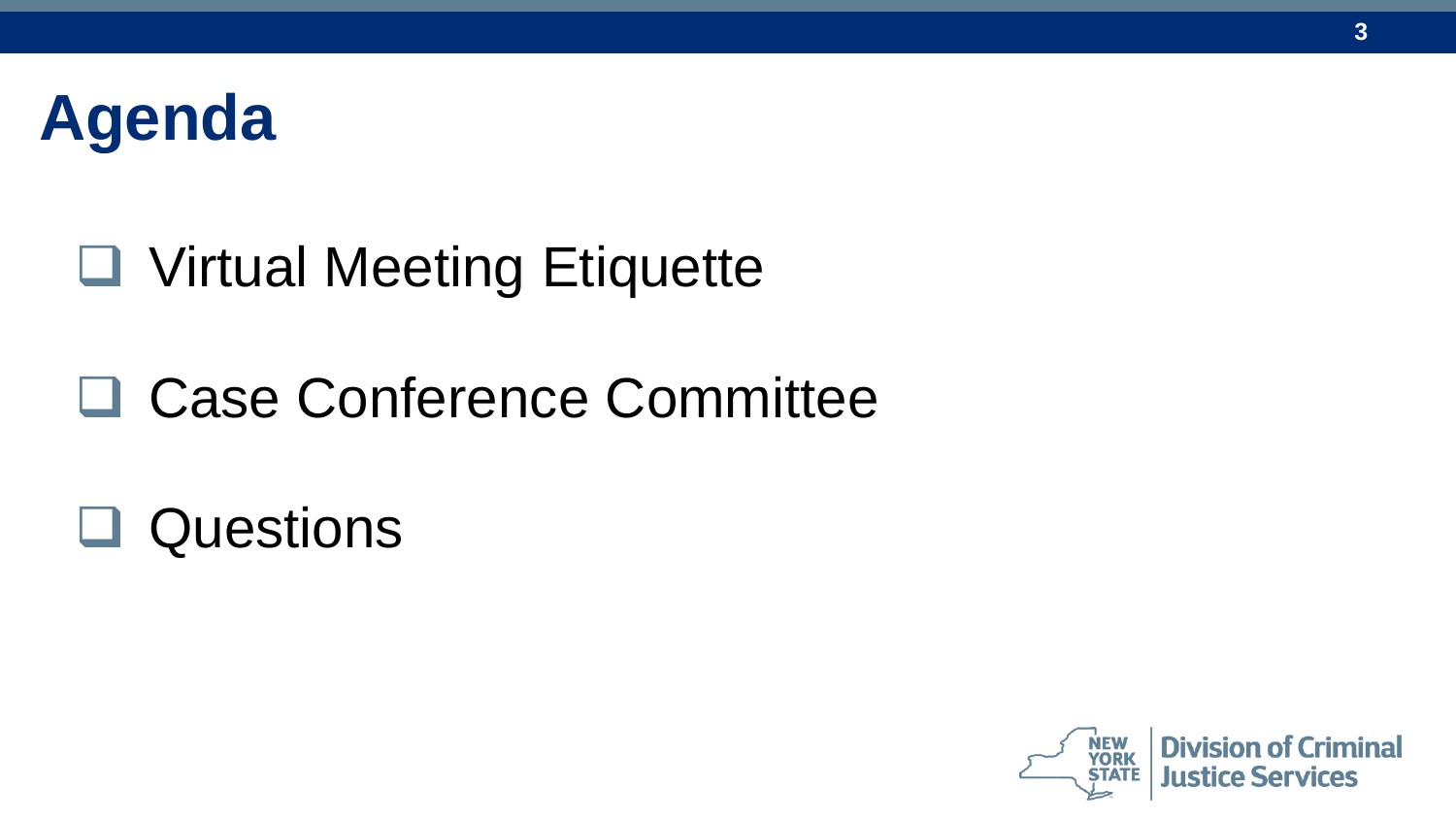# **Virtual Meeting Etiquette**

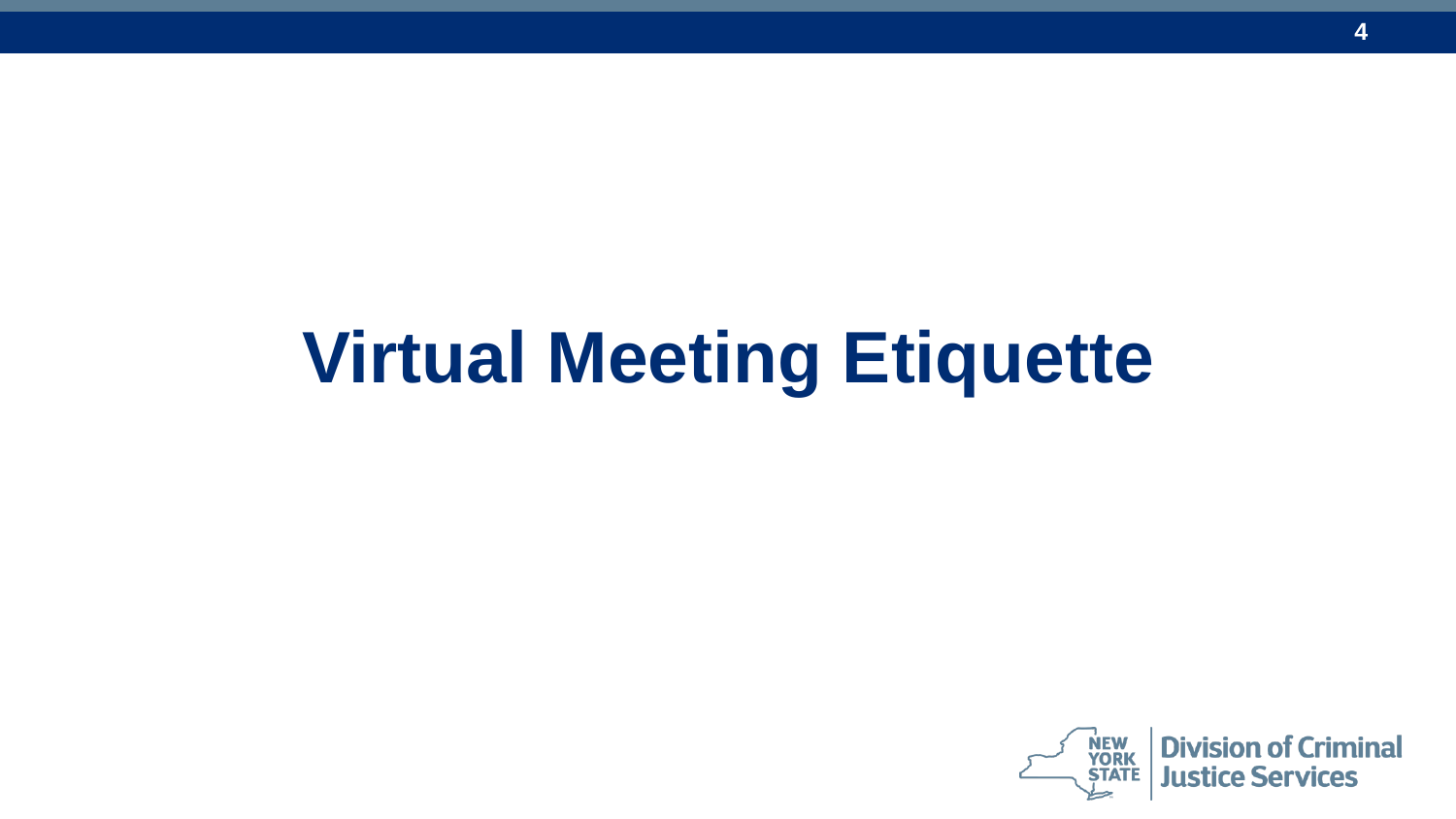### **Virtual Meeting Trends**

The number of annual meeting minutes on Zoom is now over **3.3 trillion**.

> **45 billion minutes** of webinars are hosted on Zoom every year.

> > Counting both free and paying users, Zoom has **300 million daily meeting participants**.



**Division of Criminal Justice Services** 

Source: https://backlinko.com/zoom-users#zoom-stats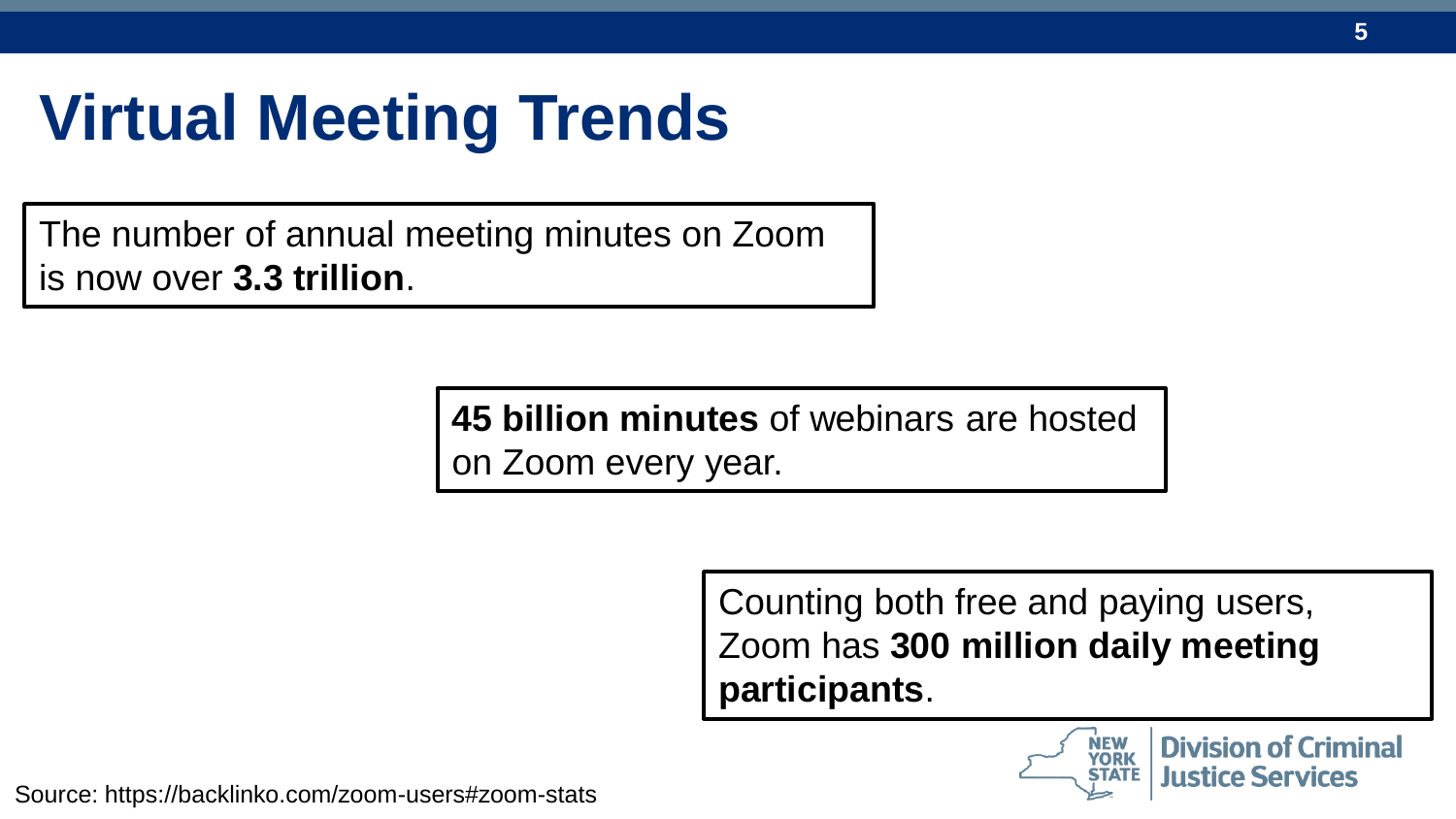#### **Use of Virtual Technology for CRTF Work Plan Objectives**

- 1. Case Conferencing
- 2. Intake Service Plan Completion
- 3. Service Coordination (30-120 Days, or longer)
- 4. Enrollment and Completion in Cognitive and Behavioral Intervention and/or Employment Readiness Training
- 5. Bi-Monthly CRTF Meeting
- 6. Community Outreach and/or Public Education
- 7. Distance Learning Modules

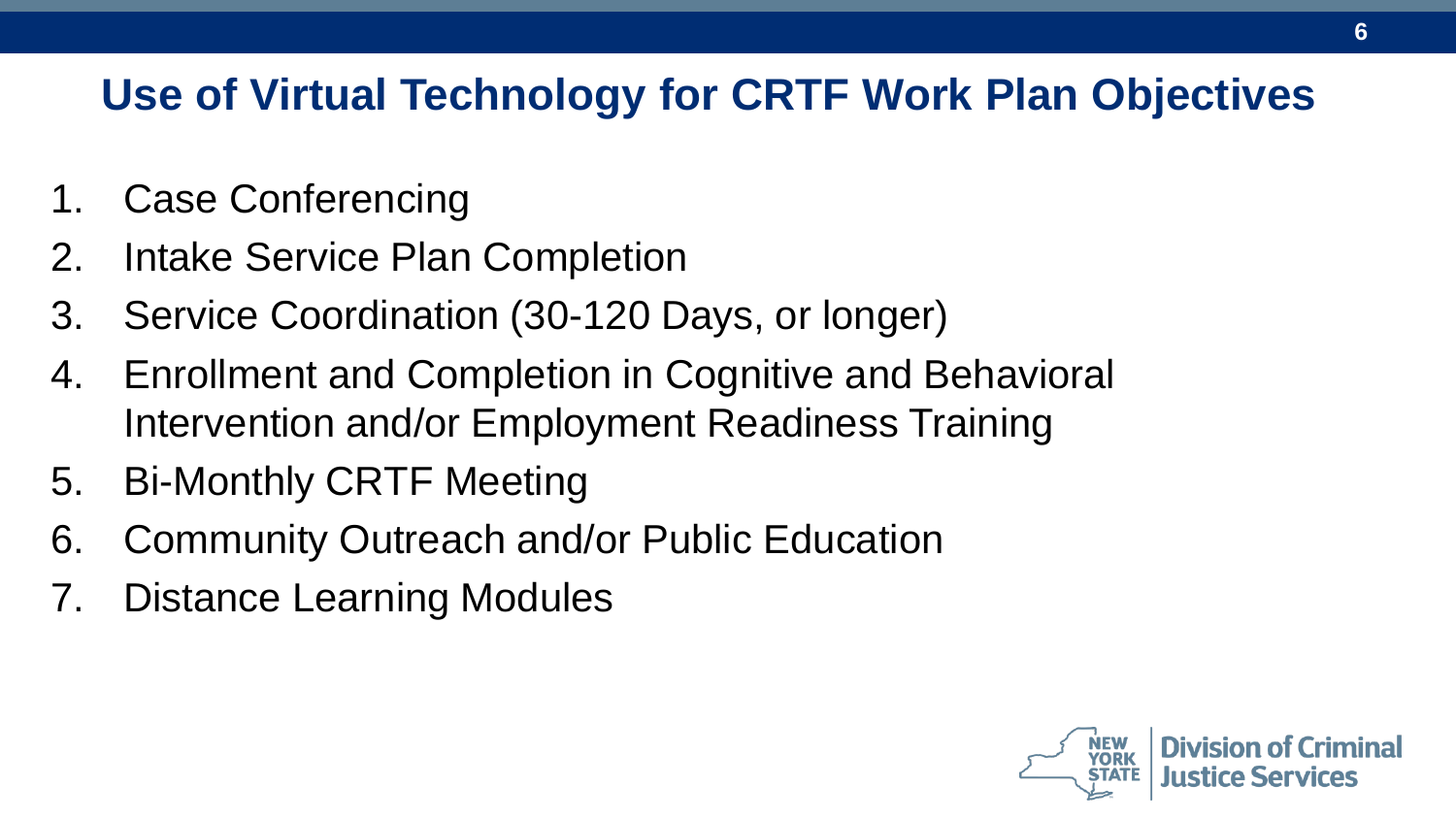# **Tips for More Secure Meetings**

- Ensure encryption is enabled if not already by default
	- Each platform differs
- Require Password to Join Meeting
- Enable "Waiting Room" or "Lobby" Feature
	- Host Approves Participant to Join
- Disable "Join Before Host" Feature
- Lock a Meeting
- Assign Roles
	- Presenter, Host/Alternate Host, Panelist, Attendee
- Mute All Participants
- Disable Participant Ability to Record Meeting
- Change Background on Video Platform (Image or Blur Background)



**Division of Criminal** Justice Services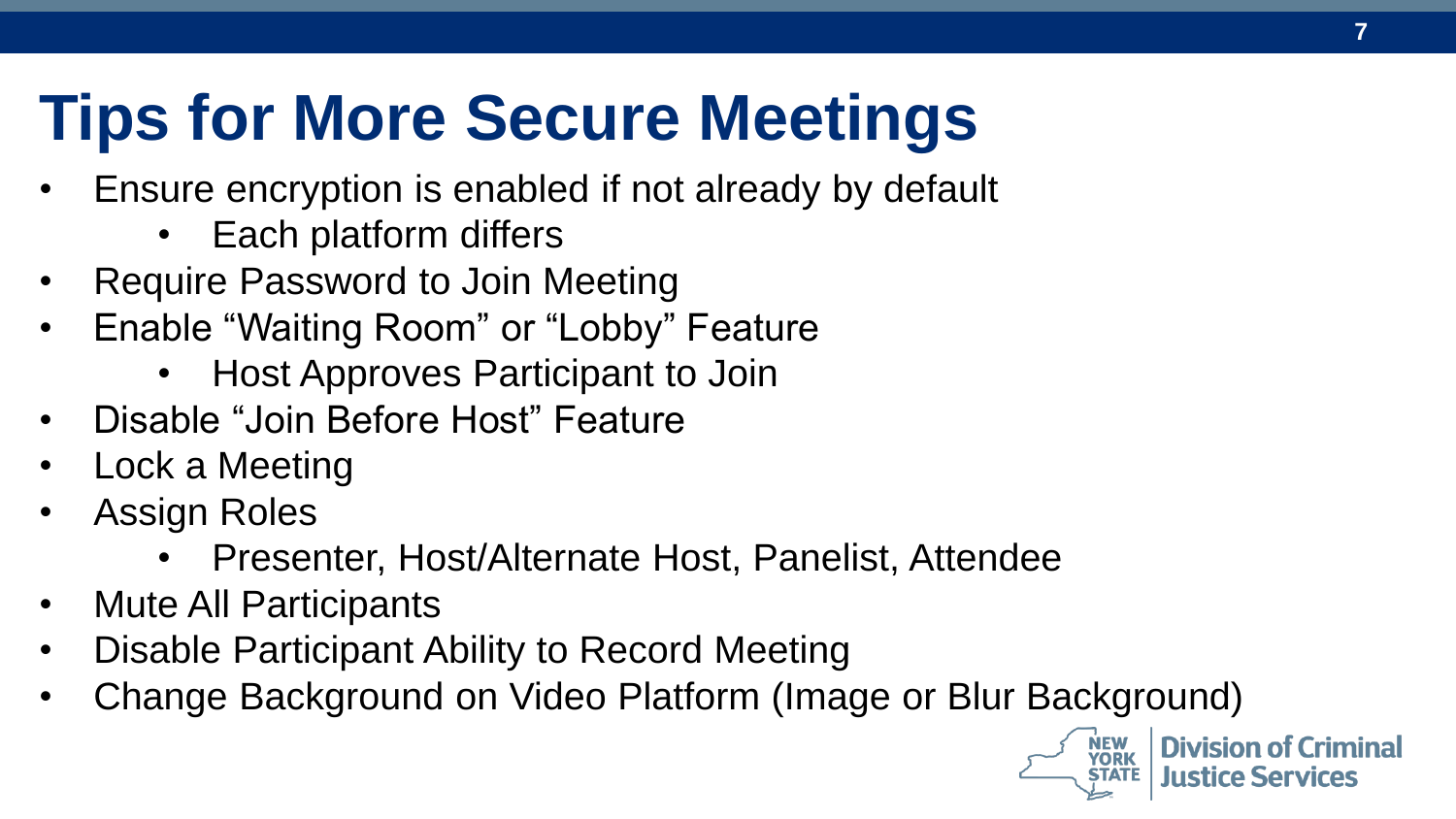

#### What off-task behaviors are you doing during virtual meetings?

"Percentage(%) of respondents

\*Total does not equal 100, as respondents were allowed to choose multiple responses



Source: [Zippia](https://www.zippia.com/advice/virtual-meetings-zoom-survey/) (2020 survey)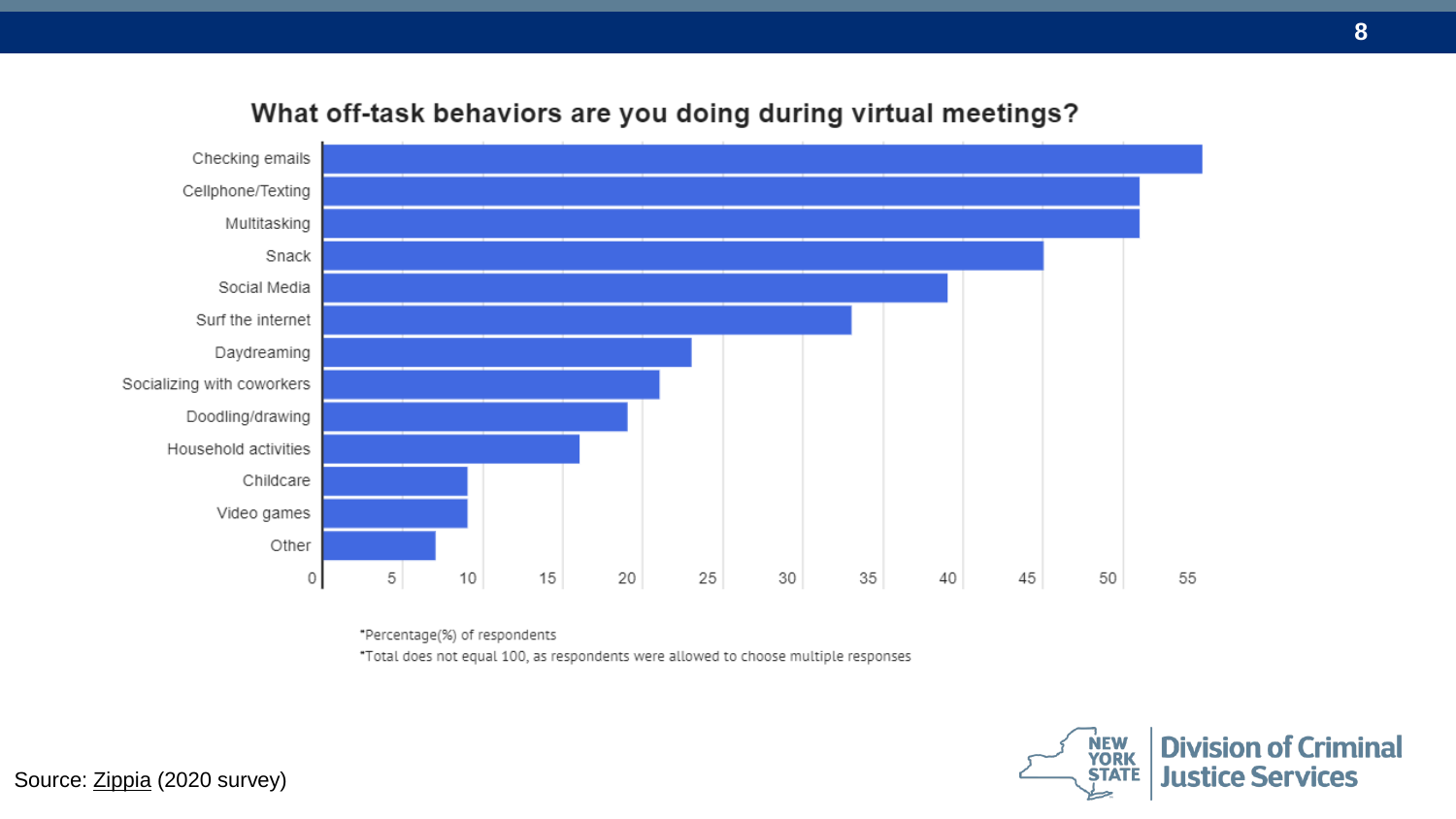#### **Dos and Don'ts of Virtual Meetings**

- Maintain a positive atmosphere
- Prepare an agenda
- Share files before the meeting (if necessary)
- Maintain eye contact
- Pay attention and focus
- Learn Software Controls (Mute/Share Screen)
- Host Moderate Discussion/Prepared Questions
- Stay seated and stay present
- Don't make distracting sounds
- Don't carry on side conversations
- Don't come unprepared
- Don't do other work simultaneously
- Don't whisper or talk to people around you
- Don't eat

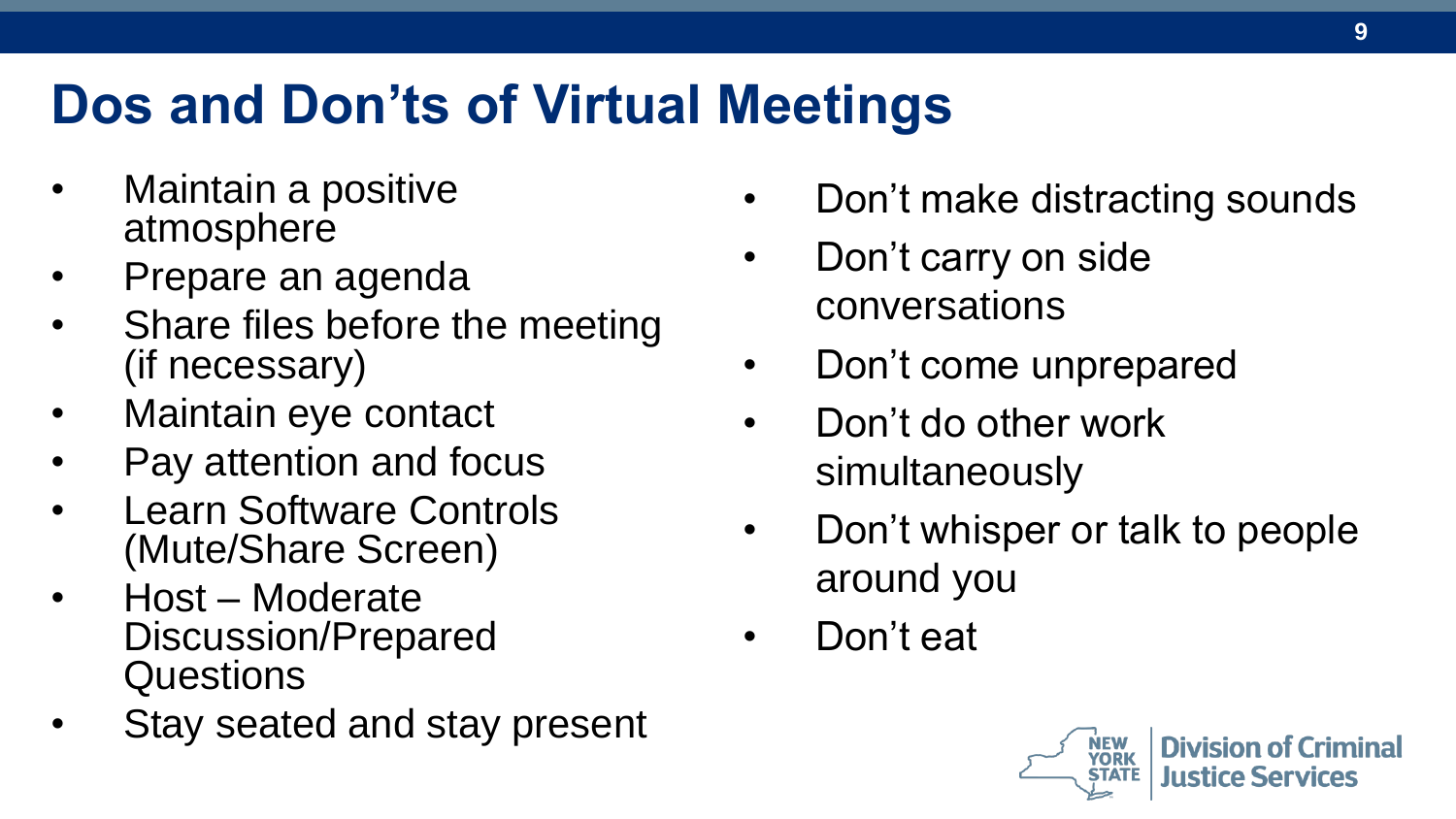# **Case Conference Committee (CCC)**

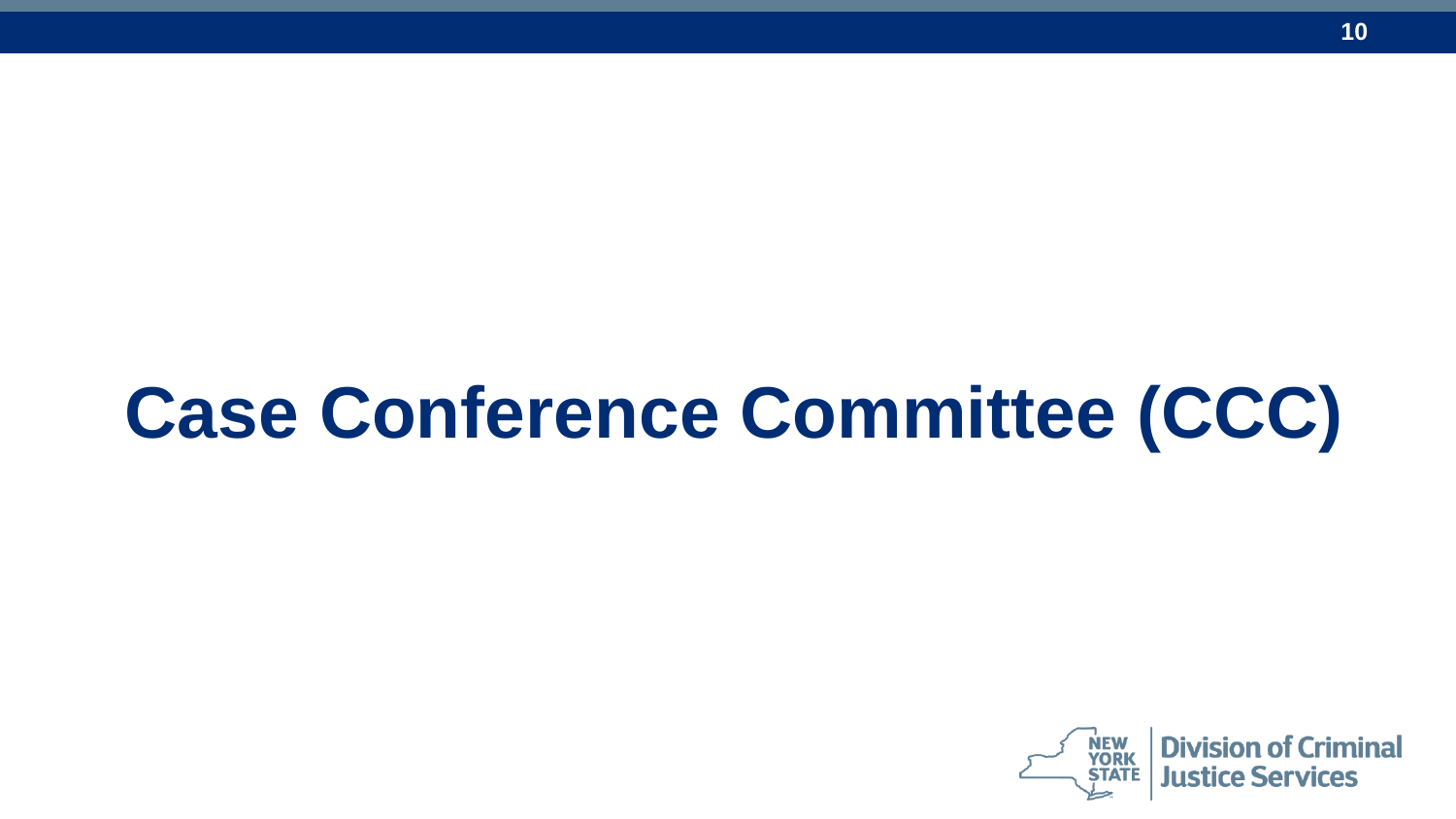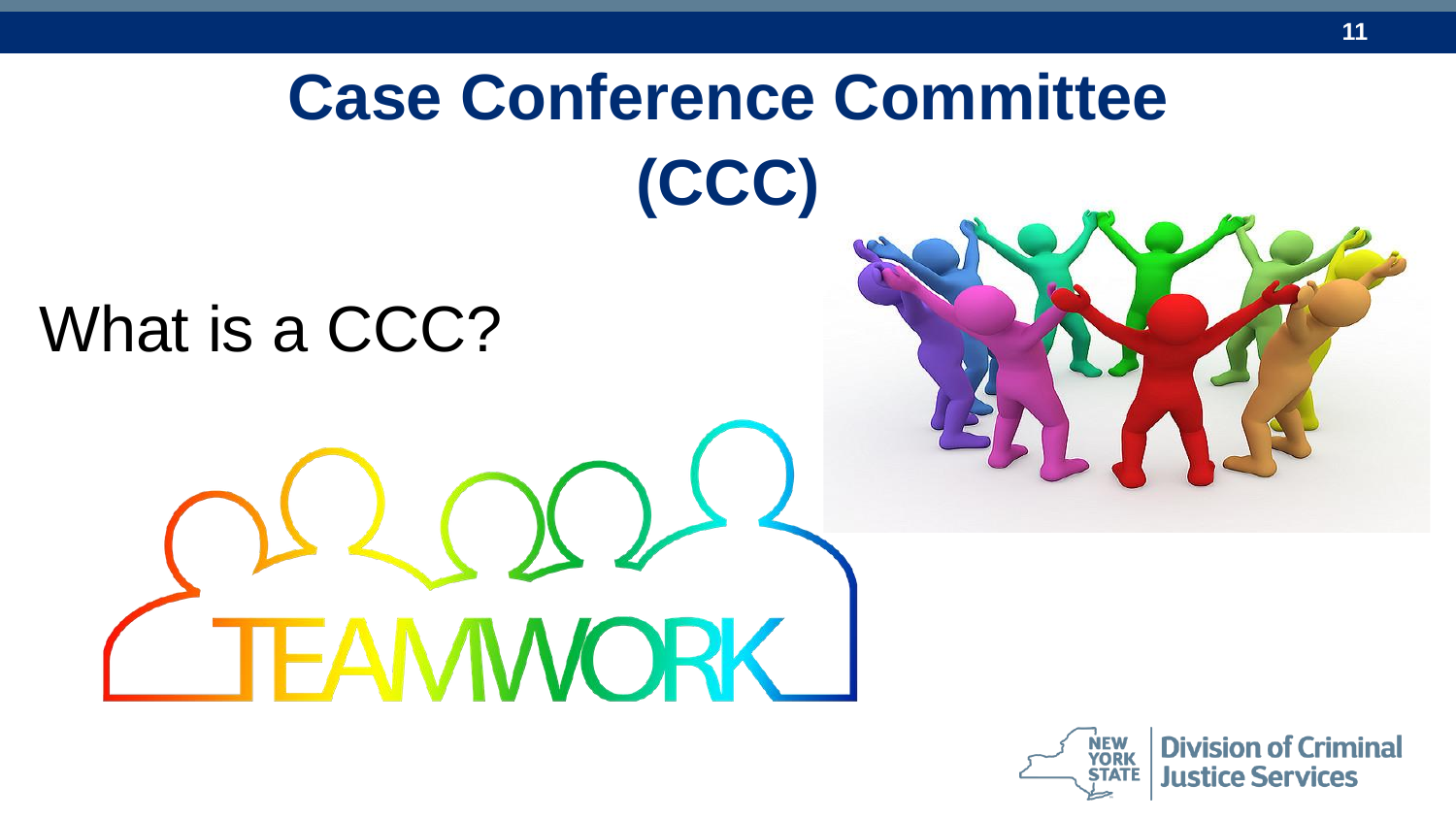#### **How should I prepare?**

# ❑Separate Pre/Post/ME

# ❑Agenda



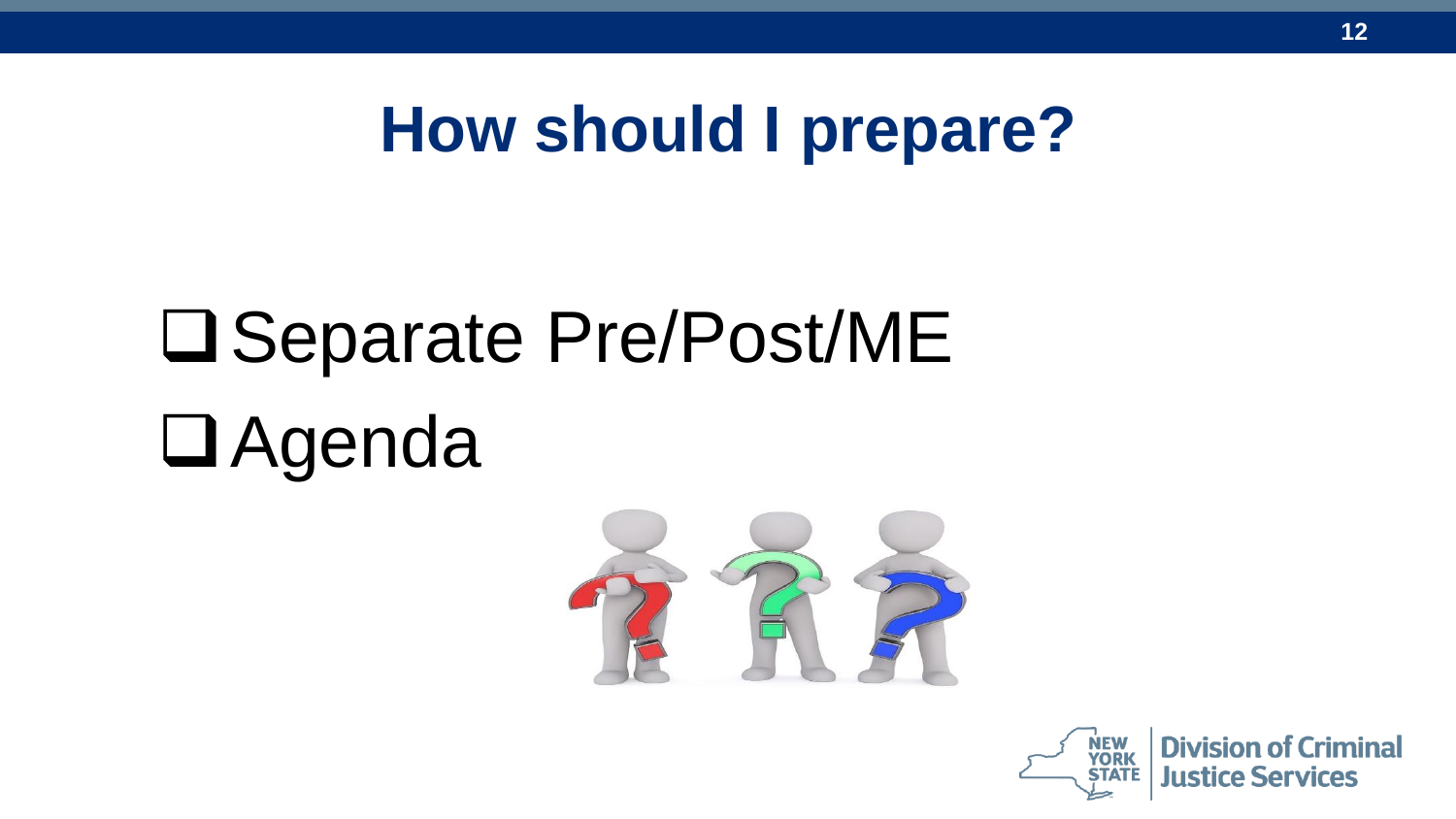# **Case Conference Committee (CCC)**

# ❑ What do you need? ❑ What if you don't have what you need?

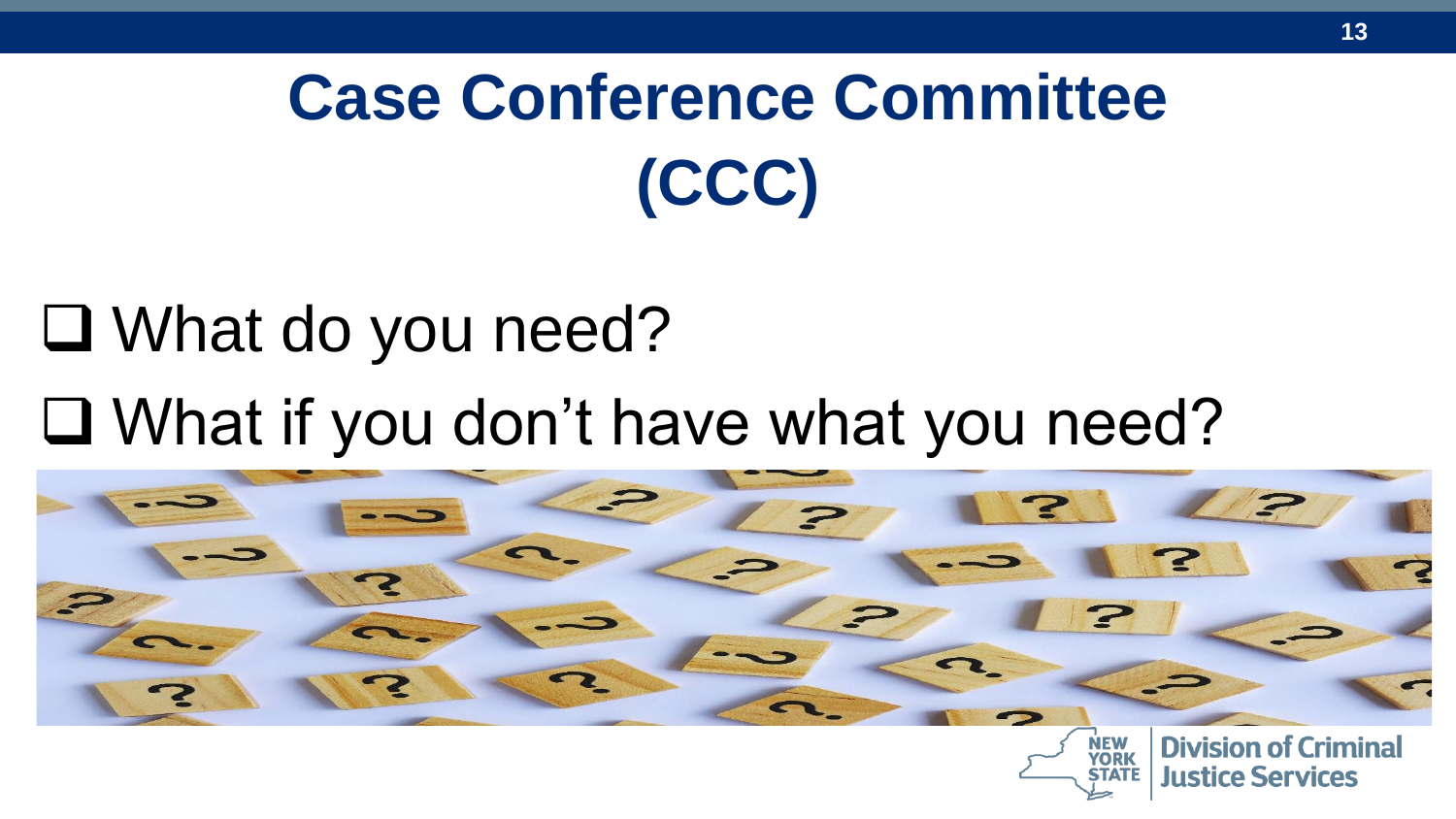#### **Who should attend?**

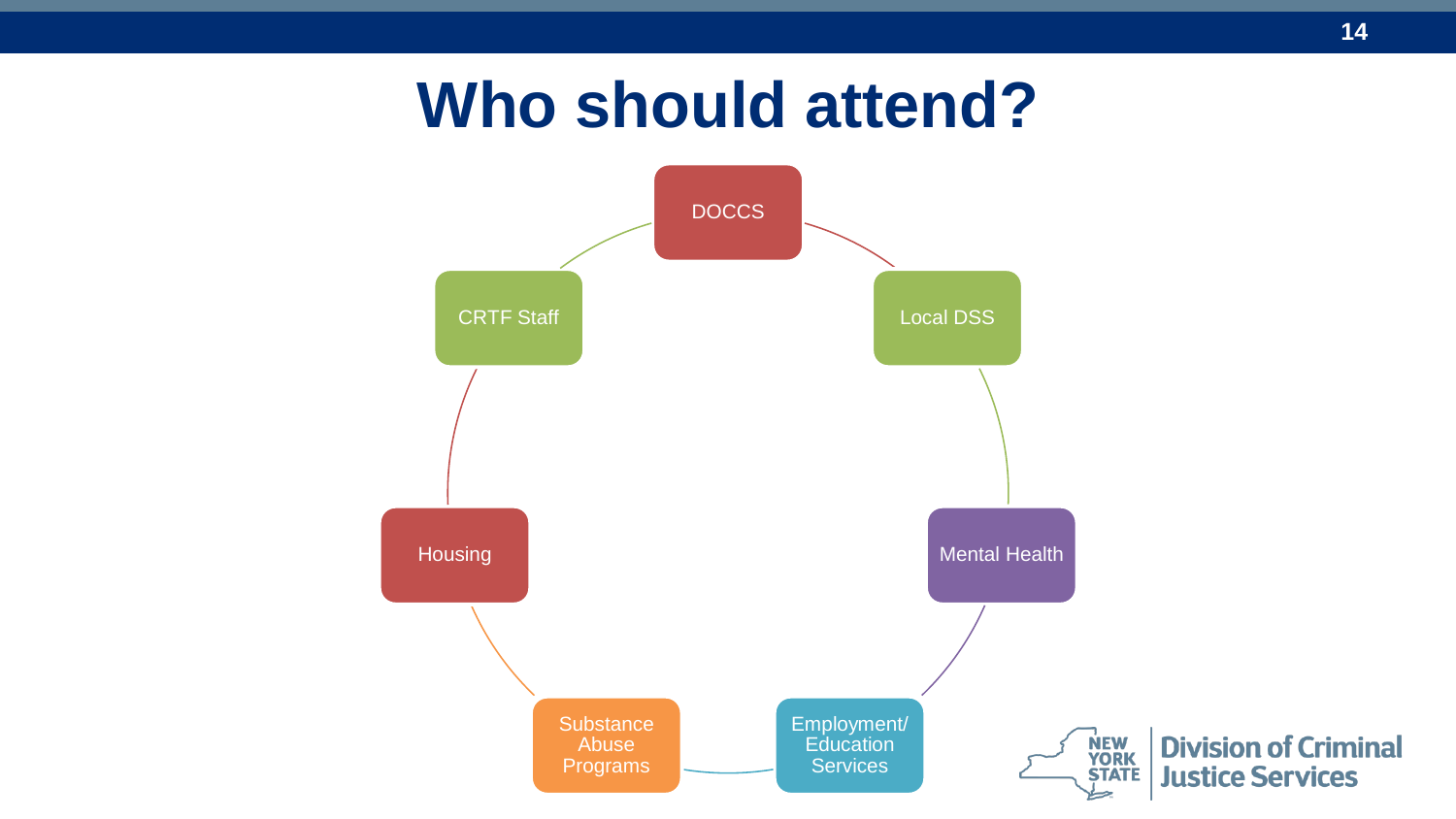### **Expectations and Accomplishments**

- Determine the criminogenic and stabilization needs
- ❑ Review concerns related to a participant
- ❑ Review cases to be closed both Successful and Unsuccessful

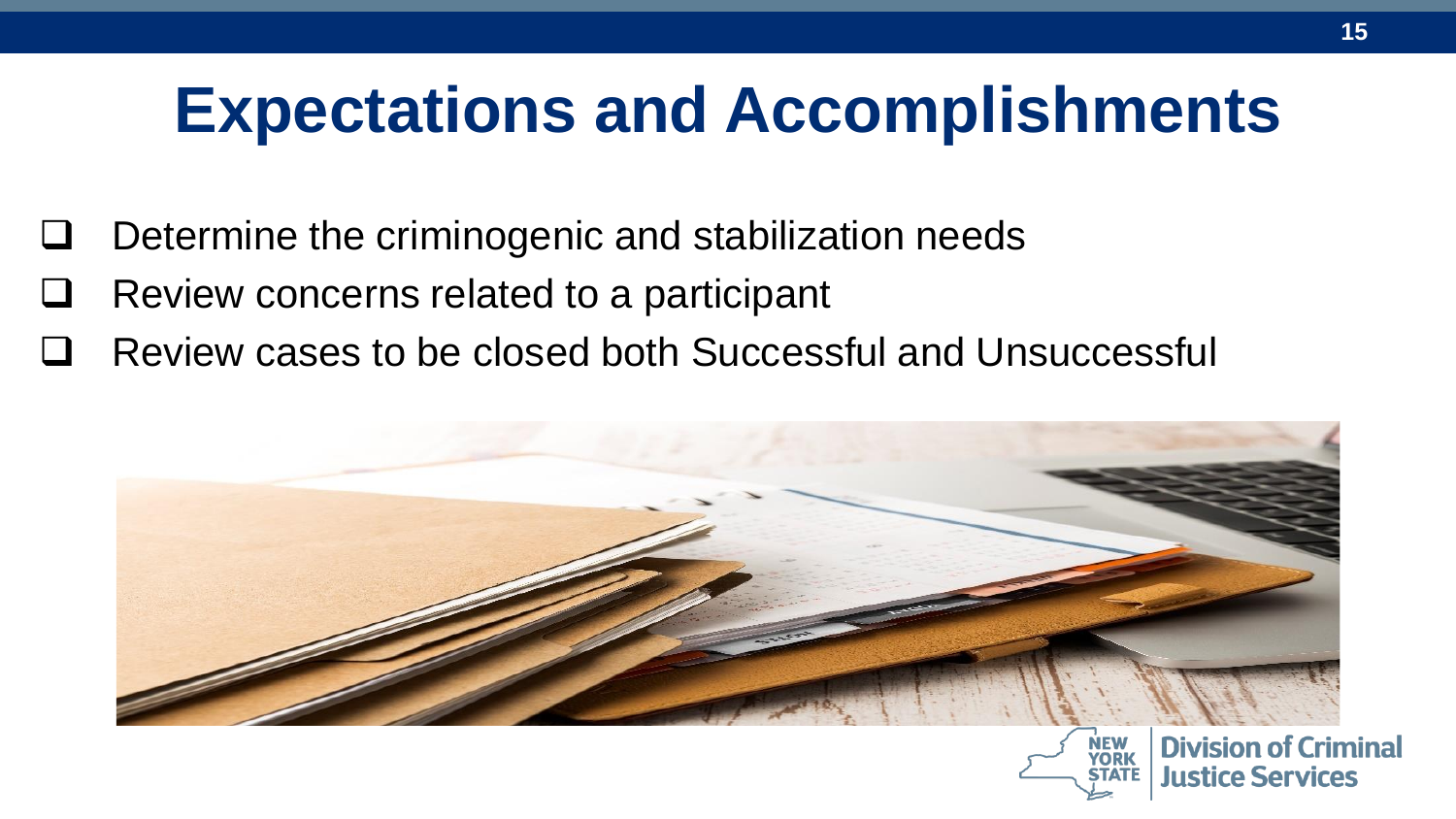### **CRTF Guidance Document: Case Conference Objective**

#### **Case File Documentation:**

- 1. Referral Packet (COMPAS Re-Entry, TAPER, CMS F6 screens, Consents);
- 2. Consent Form signed by participant\*
- 3. Any additional needs/responsivity assessments, as applicable

#### **Required Reporting in the Community Corrections Data Submission (CCDS) application:**

1. Date of case conference

\*Per COVID-19 guidance, verbal consents which are documented in the case file are still accepted.

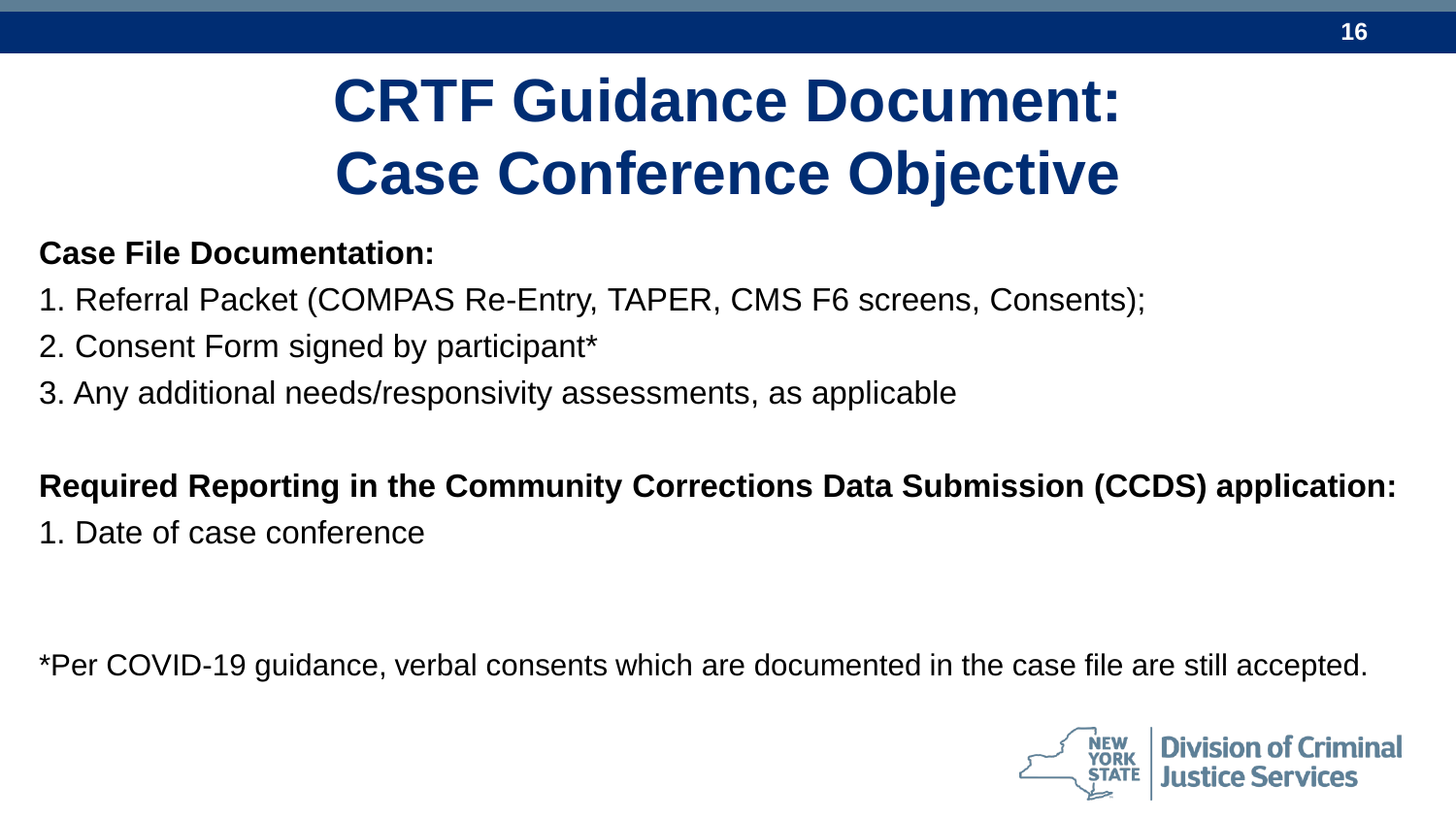#### **NYS COMPAS Re-Entry**

| Home Search Reports Administration Help ft John Smith . |                                               |                        |                                 | All IDs + | $\mathbf{Q}$ |
|---------------------------------------------------------|-----------------------------------------------|------------------------|---------------------------------|-----------|--------------|
| / Assessment<br>$\pmb{\mathrm{v}}$                      | Bar Chart Actions                             |                        |                                 |           |              |
| Summary<br>Assessment                                   |                                               |                        | <b>Criminogenic Need Scales</b> |           |              |
| Legacy Bar Chart                                        | <b>New York</b>                               |                        |                                 |           |              |
| Supervision Recommendation<br>PSI                       | Risk of Felony Violence 10 High               |                        |                                 |           |              |
|                                                         | Arrest Risk                                   | 8 High                 |                                 |           |              |
|                                                         | Abscond Risk                                  | Medium                 |                                 |           |              |
|                                                         | <b>Criminal Involvement</b>                   |                        |                                 |           |              |
|                                                         | Criminal Involvement                          | <b>S</b> Medium        |                                 |           |              |
|                                                         | History of Violence                           | 8 High                 |                                 |           |              |
|                                                         | Prison Misconduct 10 High                     |                        |                                 |           |              |
|                                                         | Relationships/Lifestyle                       |                        |                                 |           |              |
|                                                         | ReEntry Substance Abuse                       | <b>Highly Probable</b> |                                 |           |              |
|                                                         | <b>Personality/Attitudes</b>                  |                        |                                 |           |              |
|                                                         | Negative Social Cognitions 10 Highly Probable |                        |                                 |           |              |
|                                                         | Low Self-Efficacy/Optimism                    | 10 Highly Probable     |                                 |           |              |
|                                                         | Family                                        |                        |                                 |           |              |
|                                                         | Low Family Support                            | <b>Unlikely</b>        |                                 |           |              |
|                                                         | <b>Social Exclusion</b>                       |                        |                                 |           |              |
|                                                         | ReEntry Financial                             | 10 Highly Probable     |                                 |           |              |
|                                                         | ReEntry Employment Expectations               | 9 Highly Probable      |                                 |           |              |
|                                                         |                                               |                        |                                 |           |              |



**Division of Criminal Justice Services**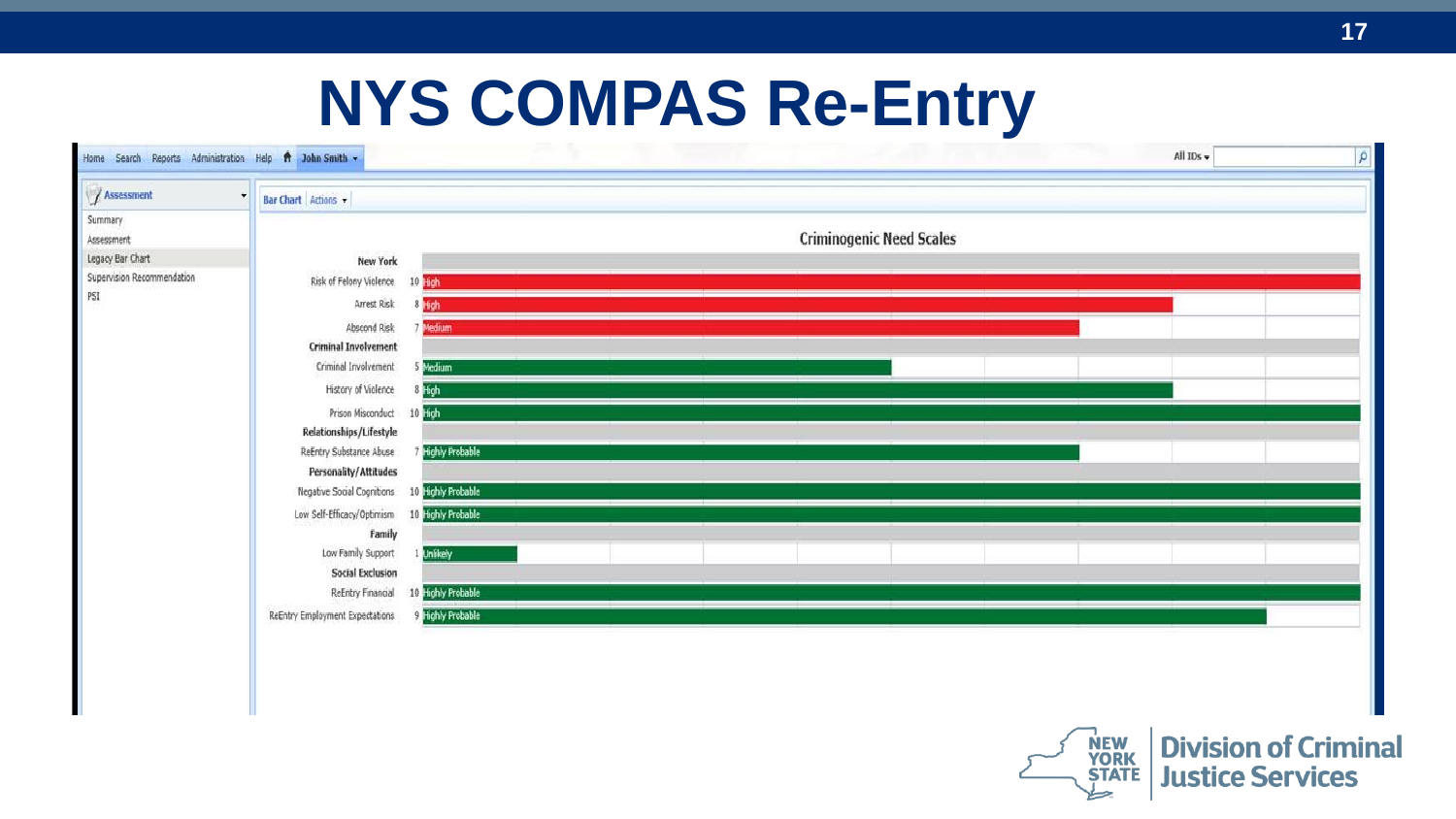# **QUESTIONS ?**



Mark